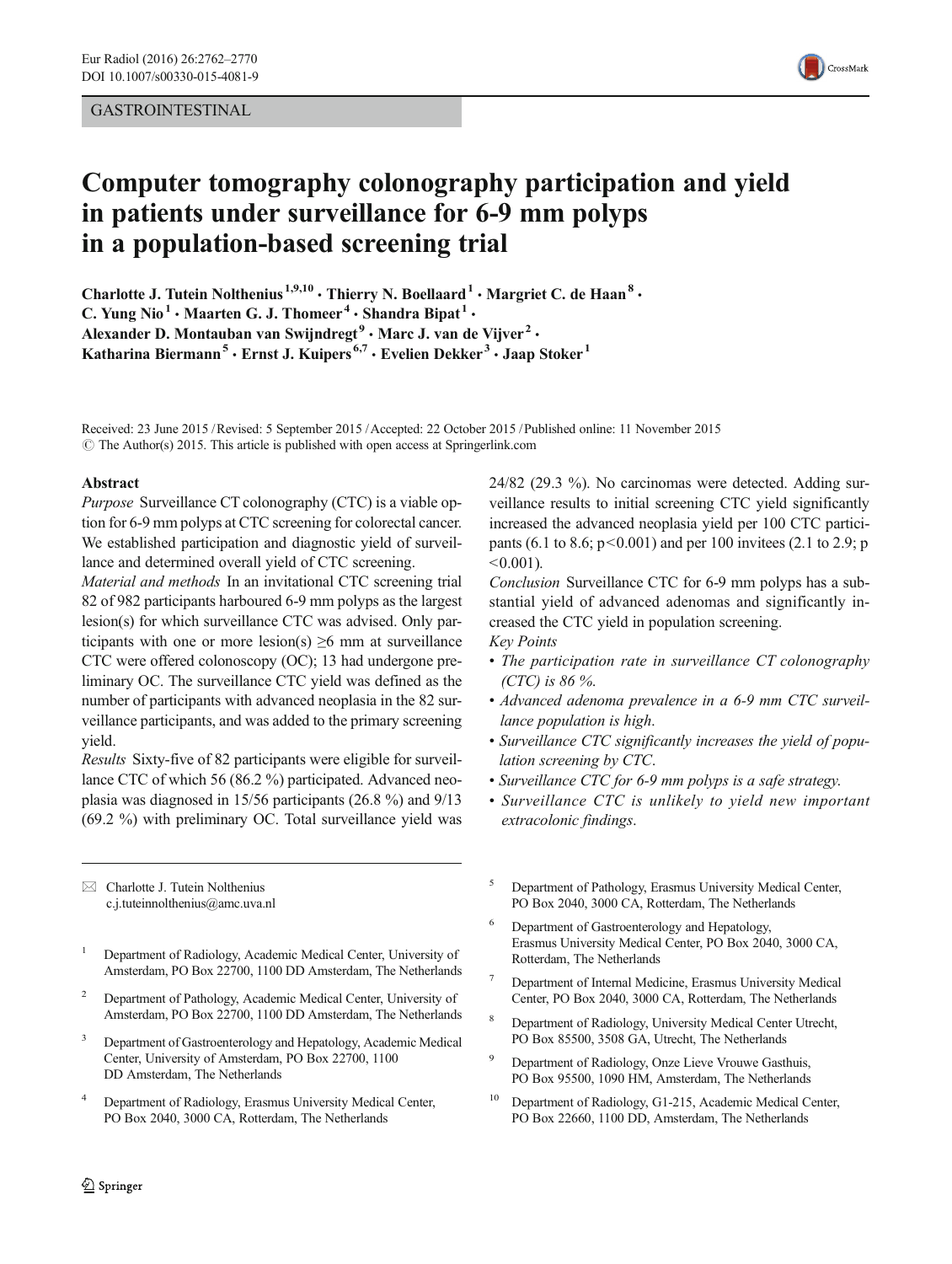Keywords Colonography, computed tomographic/methods . Mass screening/methods  $\cdot$  Colorectal neoplasms/diagnosis  $\cdot$ Colonic polyps . Patient participation

## Introduction

Colorectal cancer (CRC) screening with computed tomography colonography (CTC) is aimed at detecting individuals with CRC and significant polyps (advanced neoplasia). As the size of a polyp correlates with advanced histology, for CTC this selection is based on lesion size [\[1](#page-8-0)]. Large polyps  $(≥10$  mm) should be removed by polypectomy and diminutive lesions (<6 mm) can be ignored. Debate remains regarding the management of small (6-9 mm) polyps [\[2\]](#page-8-0). Despite the low probability of harbouring advanced histology (3  $\%$ –6.6 % in an asymptomatic primary screening population) [\[1,](#page-8-0) [3\]](#page-8-0), European and US colorectal cancer screening guidelines advise to refer all patients with ≥6 mm polyps for optical colonoscopy (OC), a policy that is primarily based on expert opinion until further evidence is available [\[4](#page-8-0)–[6\]](#page-8-0). Surveillance CTC might be a viable alternative, but there is great need for data on CTC surveillance studies to determine the strength of a CTC surveillance strategy [\[7,](#page-8-0) [8\]](#page-8-0).

Recently, a population-based screening trial was performed in which the participation rate and yield of OC and CTC as primary CRC screening modalities were compared in 8844 invitees after randomisation (COCOS trial) [\[8](#page-8-0)]. It was shown that with higher participation in the CTC group, and higher yield in the OC group, CTC and OC have similar yields for advanced neoplasia per invitee. However, in that trial only CTC participants with lesions  $\geq 10$  mm were referred for OC. CTC participants with a largest lesion ranged between 6-9 mm were recommended for a surveillance CTC. The yield of this surveillance population might give further direction to the discussion about the management of patients with small polyps. In addition, a provisional yield of CTC screening was reported [\[8](#page-8-0)]. For a definite yield of screening with CTC, the yield of surveillance CTC should be included.

We performed a prospective surveillance study in those individuals with only small (6-9 mm) polyps in the aforementioned trial. We determined the yield of surveillance CTC for advanced neoplasia as well as the total yield of CTC screening in the COCOS trial. In addition, the surveillance participation rate and the number of new relevant (E3 or E4) extracolonic findings were determined [\[9\]](#page-8-0).

# Material and methods

## Study design

population-based screening program of individuals aged 50- 75 years was compared [\[8](#page-8-0)]. The overall design of the trial has been described in detail previously [\[10](#page-8-0)]. In that population screening trial 2920 out of 8844 trial invitees individuals were invited for CTC (others for OC) of which 982 participated (Fig. [1\)](#page-2-0). All participants with only polyps measuring 6- 9 mm  $(n=82)$  were advised to undergo a surveillance CTC after 1.5 or 3 years (with  $\geq$ 3 or <3 polyps, respectively).

This trial was registered in the Dutch Trial Register (NTR3549). Ethics approval from the Dutch Health Council (2009/03WBO, The Hague, the Netherlands) was obtained for this trial, including surveillance CTC. Patients had already given their written informed consent to be contacted for follow-up studies and consented to this study.

# Participants

Patients were contacted by postal mail. Patients with surveillance advice who were willing to undergo surveillance CTC were included, unless they underwent a CTC or OC in the time between the initial screening CTC and their invitation for surveillance CTC. In that case, findings of those examinations were requested and included in the yield analysis. Medical history and medication use were documented.

# **CTC**

CTC scan protocol, preparation, and reading strategy were deliberately kept identical to the initial CTC [[8\]](#page-8-0). The preparation consisted of two times 50 mL of iodinated contrast agent (Telebrix Gastro, Guerbet, Aulnaysous-Bois, France) on the day before the examination [[11](#page-8-0)]. Another 50 mL was given 1.5 hour prior to the examination (total 150 mL) and a lowfibre diet was followed for one day. Colonic distention was obtained by automatic carbon dioxide insufflation (PROTOCO2L, Bracco, EZEM, Lake Success, NY, USA) after intravenous 20 mg hyoscine butylbromide (if contraindicated, 1 mg glucagon hydrochloride intravenously). Supine and prone position CT images were obtained on two 64-slice CT scanners (Brilliance, Philips Healthcare, Best, the Netherlands; SOMATOM Sensation, Siemens Medical Solutions, Erlangen, Germany, with 64 x 0.625 mm detector-rows, slice thickness 0.9 mm, reconstruction interval 0.7 mm, tube voltage 120 kV, and 25 reference mAs (for Brilliance) and 128 x 0.6 mm detector-rows, slice thickness 1.0 mm, reconstruction interval 0.7 mm, tube voltage 120 kV, and 16 reference mAs (for SOMATOM Sensation).

All CTCs were evaluated within two weeks after the exam by one experienced abdominal radiologist (CYN, abdominal radiologist since 19 years, 14 years of CTC experience including approximately 2000 CTCs) as this reading strategy was also used for the COCOS trial. Images were read in primary 2D (window setting 1500, -250 HU) with 3D read (supine and

In a previous randomized controlled trial (RCT) participation and diagnostic yield of OC and CTC in an invitational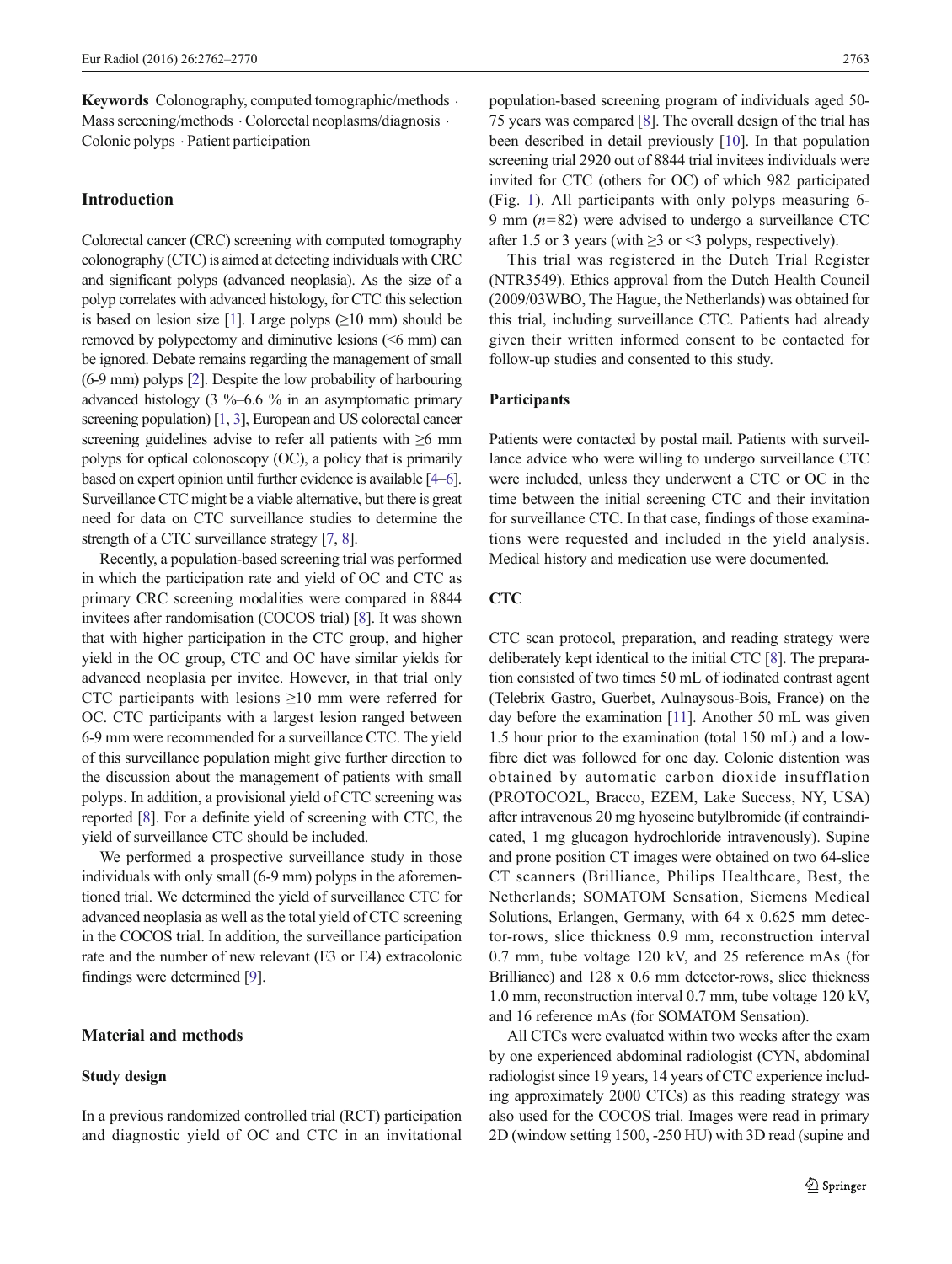<span id="page-2-0"></span>Fig. 1 Participation and outcome of CTC patients in the COCOS trial including surveillance CTC. a had OC prior to surveillance invitation, OC findings were used for our analyses. <sup>b</sup>2 refused (repeat) OC, 1 is still to be performed. AA=advanced adenoma, CRC=colorectal cancer



prone) for problem solving. Following this strategy, a secondary computer-aided detection (CAD) reading was performed using a commercial CAD system (ColonCAD, Philips Healthcare). The observer was not blinded to the findings of the initial COCOS CTC and performed polyp matching [[12\]](#page-8-0). Maximum linear diameter, morphology (flat, sessile, pedunculated or tumour) and location (caecum, ascending, transverse, descending, sigmoid or rectum) were noted. Extracolonic organs and findings were examined by one of two radiologists using the C-RADS classification [CYN and MT (MT, abdominal radiologist since 14 years)] [\[9](#page-8-0)].

For the sole purpose of determining definite polyp regression, the surveillance CTCs were retrospectively also evaluated by two of four experienced readers. We did not use their evaluations for yield calculations.

#### Follow-up after a positive test result

OC was indicated for all participants with at least one polyp measuring  $\geq 6$  mm at surveillance CTC. Polyps smaller than 6 mm were ignored because of the very low prevalence of malignancy in these lesions [\[1,](#page-8-0) [13\]](#page-8-0).

Approximately ten weeks after a positive surveillance CTC, an OC was performed by experienced endoscopists (see [Appendix 1\)](#page-7-0) [\[14\]](#page-8-0). Segmental unblinding of CTC findings was performed by a research nurse or research fellow. Detected lesions were described and removed for histopathological examination. Lesions were classified by two expert gastrointestinal pathologists (same as in initial trial, MVDV and KB as hyperplastic polyp, serrated adenoma, adenoma or carcinoma (Vienna classification) [\[15\]](#page-8-0). Advanced adenoma was defined as an adenoma that is ≥10 mm and/or has more than 25 % villous component and/or high grade dysplasia [\[16](#page-8-0)]. For determination of lesion size, measurements at OC were used. Advanced neoplasia was defined as either an advanced adenoma or invasive colorectal cancer. As serrated adenomas ≥10 mm were not classified as advanced adenomas in the original COCOS trial, we described them separately.

#### Statistical analysis

Descriptive analysis of patients, polyps and extracolonic findings were presented. Participation rate was defined as the number of participants undergoing the surveillance CTC relative to the total number of patients invited to undergo surveillance CTC. Diagnostic surveillance yield was defined as the number of patients with an advanced neoplasia in our surveillance population of 82 patients, which was a combined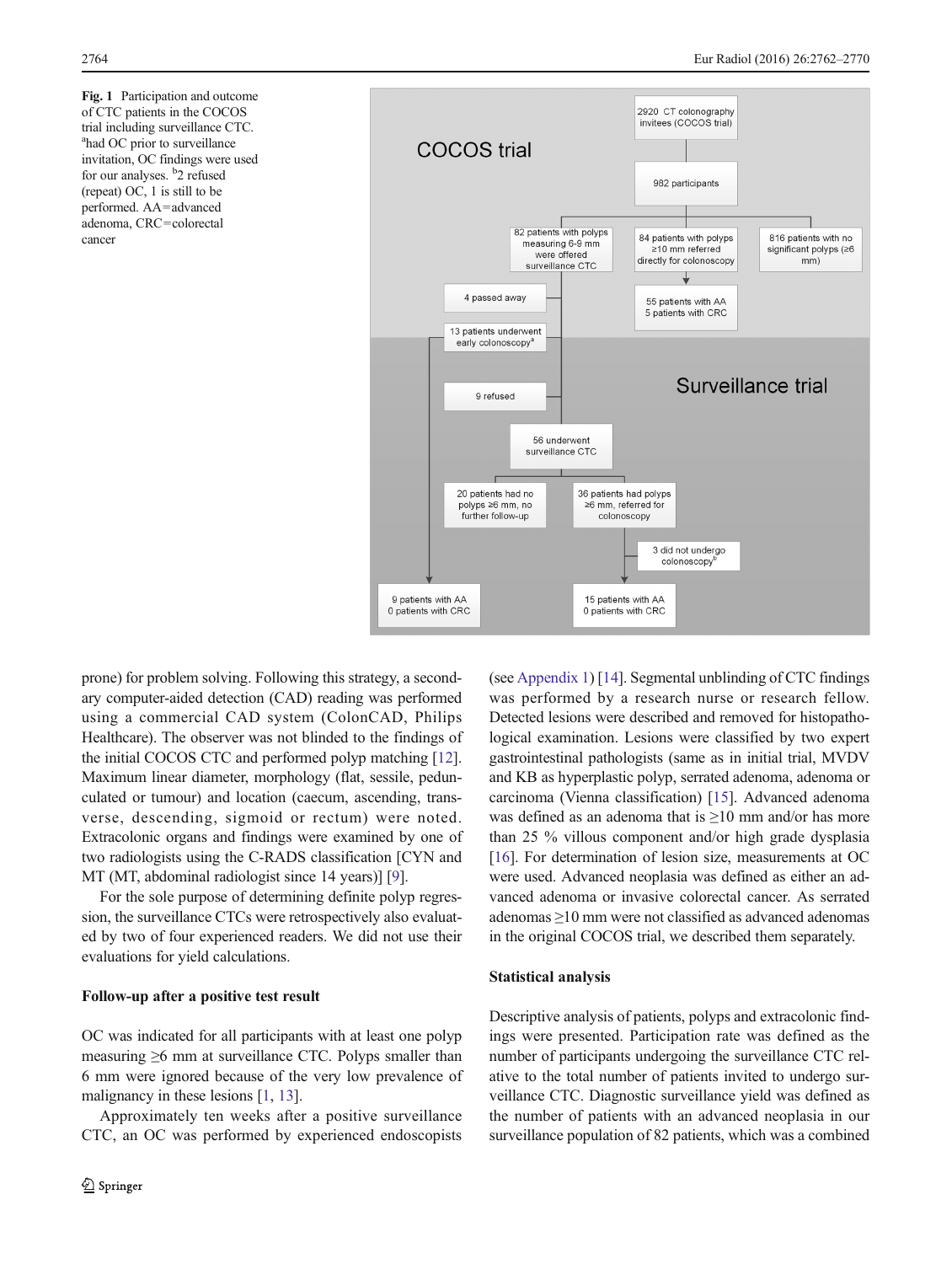yield of individuals that underwent surveillance CTC and of individuals that underwent a preliminary OC.

The overall diagnostic yield of CTC in the populationbased trial was defined as the number of patients detected with advanced neoplasia relative to all participants and relative to all invitees of the initial trial. A McNemar test for paired observations (in 982 participants and in 2920 invitees) was used to calculate differences between initial yield and overall yield including surveillance CTC. The P-values less than 0.05 were deemed significant.

The scope of this paper was not to present an in-depth perpolyp analyses with change in size during the surveillance interval, as within the framework of CTC screening for CRC the per-patient results are considered the primary end-point.

We used SPSS for Windows, version 19, for all the analyses.

# Results

#### Participation

Between February 2011 and May 2014 the 82 individuals (mean age 66.0 (SD 6.8); 56 % (46/82) male) with 6-9 mm polyps at initial screening CTC were approached for surveillance CTC (Fig. [1\)](#page-2-0). Of these, four individuals died (Table 1). Thirteen underwent OC prior to invitation (Table 1), seven of which because they participated in a study parallel to the initial trial on the optimal reading strategy for CTC, comparing the yield of a radiologist to that of two radiologic technologists  $(n=7)$  [[17\]](#page-8-0). In these seven individuals OC was performed because one of the technologists measured the polyp as  $\geq$ 10 mm, in contrast to the radiologist measurement of 6-9 mm. We did use the OC findings of those 13 individuals with a preliminary OC for our yield calculations. In total, 65 of

82 individuals were invited, of which 56 (86.2 %) participated in surveillance CTC (all non-participation reasons are summarized in table 1). Mean surveillance interval was 3.4 years (SD 0.43; range 2.0-4.6). All three individuals with 1.5-year surveillance advice were excluded (one died and two were coping with another illness).

#### Yield of surveillance CTC

At CTC surveillance, in 17 patients were no polyps detected and in three patients only a <6 mm polyp was detected. These 20 (36 %) of 56 participants required therefore no further follow-up examinations. After retrospective evaluation of these 17 surveillance CTCs with no polyps by two experienced readers, polyp regression was suggested in ten patients [\(Appendix 2\)](#page-7-0). Thirtysix (64 %) of 56 participants had polyps  $\geq$ 6 mm, of which 24 with 6-9 mm polyps and 12 with at least one  $\geq$ 10 mm polyp, and were referred for OC. All referrals were based on polyps corresponding to the 6-9 mm polyps on the initial CTC. Until now, 34 of 36 participants underwent an OC, mean time interval between CTC and OC of 10.7 weeks (SD 6.2; range 3.4-25.3). Two patients refused OC, and in one patient OC was stopped prior to completion due to a large number of polyps that required removal, and the participant refused repeat OC (because of concomitant health problems) (Table 1). In these three participants the polyp was detected at CTC was therefore not removed. In one participant no lesions were detected during OC.

Of all 56 patients participating in surveillance CTC, 15 (26.8 %) had advanced adenomas (Fig. [1\)](#page-2-0). No colorectal cancers were detected. The positive predictive value (PPV) for advanced neoplasia of surveillance CTC on a per-patient level was 45 % (15/33) (95 % CI 0.15-0.76). The PPV for matched polyps on a per-patient level, regardless of histology, was 97 % (32/33) (95 % CI 0.91-1.03). Included was the use of

Table 1 Reasons for nonparticipation in surveillance CTC or in the advised OC after a positive test result

| Reason                                                                               | Surveillance CTC | OС                            |
|--------------------------------------------------------------------------------------|------------------|-------------------------------|
| Died*                                                                                | 4                |                               |
| I have undergone a colonoscopy since the initial CTC                                 |                  |                               |
| because of referral advise in context of CTC reading<br>strategy study $[17]$        | 7                |                               |
| because of worries about the presence of polyps detected<br>at primary screening CTC | 4                |                               |
| because of bowel related complaints                                                  |                  |                               |
| I am coping with another illness                                                     | 5                | $\mathfrak{D}_{\mathfrak{p}}$ |
| I am too old                                                                         |                  |                               |
| After a negative FIT I see no reason to participate                                  |                  |                               |
| General physician does not think it is necessary and I agree                         |                  |                               |
| Own contribution of insurance policy is too high                                     |                  |                               |
| Non-respondence                                                                      |                  |                               |
| Total number of non-participants                                                     | 26               | 3                             |

\*2 of lung cancer, 1 of complicated perforated diverticulitis, 1 unknown cause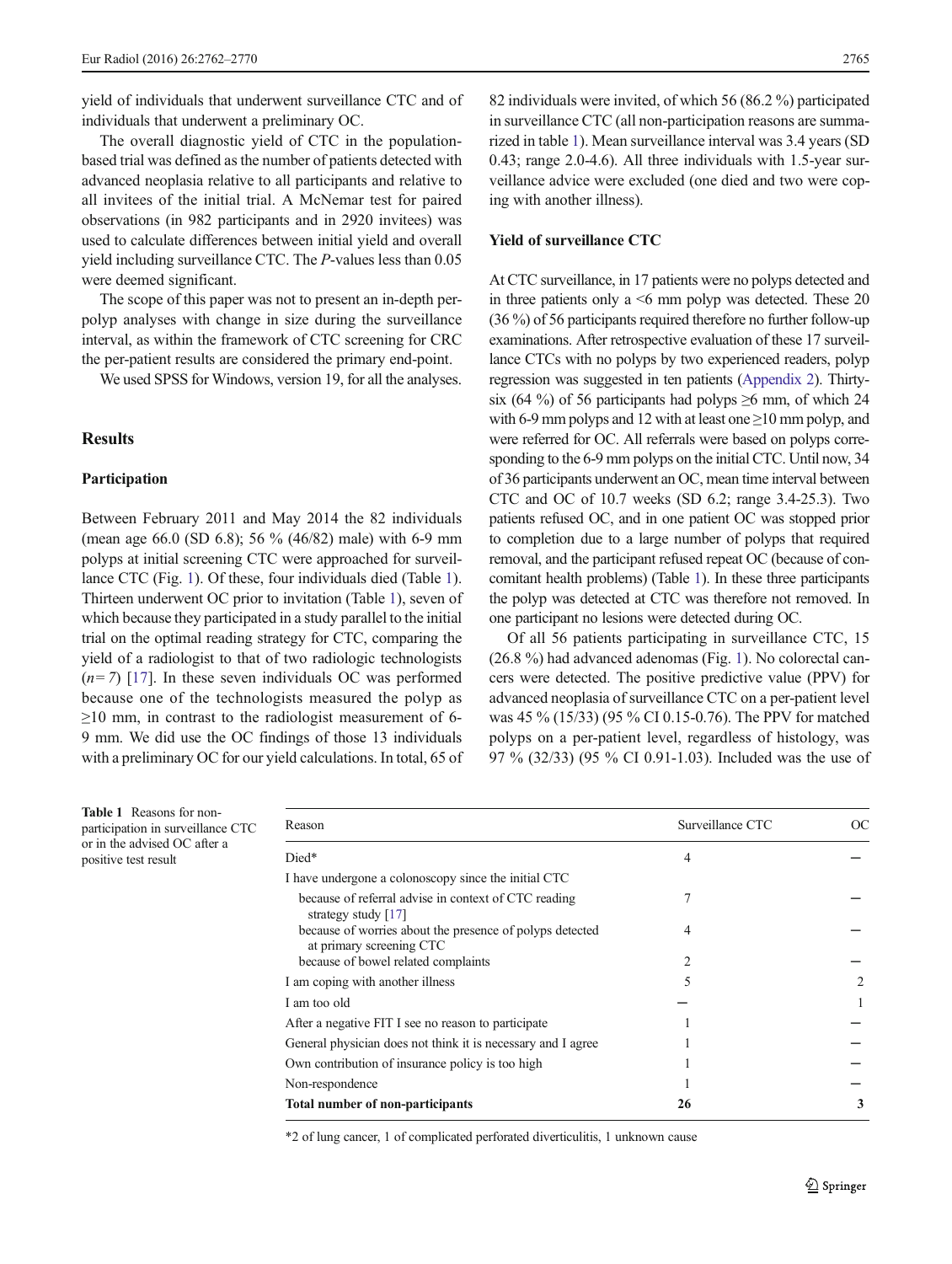Table 2 Characteristics of 32 advanced adenomas

|                      | Resulting from<br>surveillance CTC | Resulting from<br>preliminary OC |
|----------------------|------------------------------------|----------------------------------|
| <b>Size</b>          |                                    |                                  |
| $\geq$ 10 mm         | 19 $(90\%$                         | $10(91\%)$                       |
| $6-9$ mm             | $2(10\%)$                          | $1(9\%)$                         |
| $<6$ mm              | $\mathbf{0}$                       | $\mathbf{0}$                     |
| <b>Histology</b>     |                                    |                                  |
| <b>Villous</b>       | $\theta$                           | $1(9\%)$                         |
| Tubulovillous        | $6(29\%)$                          | 4 (36 $\frac{9}{0}$ )            |
| Tubular              | 15 $(71\%)$                        | $6(55\%)$                        |
| <b>Dysplasia</b>     |                                    |                                  |
| High-grade dysplasia | $\Omega$                           | $\Omega$                         |
| Low-grade dysplasia  | 21 $(100\%)$                       | 11 (100 $\%$ )                   |
| <b>Total</b>         | 21                                 | 11                               |

CAD, which had resulted in one additional OC with an advanced neoplasia.

## Yield of preliminary OC

In 13 individuals with an OC prior to invitation, mean time between index CTC and preliminary OC was 54.0 weeks (SD 43.8, range 3.9-137.0) (see for a detailed timeframe [Appendix 3\)](#page-7-0). Of these, nine had advanced adenomas (in all seven individuals referred for OC based on technologists advise, in one because of bowel complaints and in one because of worries about the presence of small polyps) (Fig. [1](#page-2-0)).

## Yield of entire surveillance population

The per-patient yield for advanced neoplasia of our total surveillance population was 29.3 (24/82). Tables 2 and 3 summarize the characteristics of all detected adenomas and serrated lesions (see also [Appendix 4](#page-8-0)). In total, 32 advanced adenomas were detected, of which 29 (91 %) were at least 10 mm, 11 (34 %) contained 25 % or more a villous component and none contained high-grade dysplasia. The other 117 neoplastic lesions included 100 tubular adenomas and 17 serrated lesions. Two patients had a large (5 and 3.5 cm) rectal carpet lesion at OC. One was under surveillance for this lesion which measured 6-9 mm at the initial CTC; OC and polypectomy revealed a sessile polyp with tubular histology. The other had undergone an OC prior to invitation (because of complaints) showing a carpet (flat) lesion with tubulovillous histology, which was not noted on the initial CTC (interval lesion).

# Overall yield of screening with CTC

At initial screening, 60 CTC participants were found with at least one advanced neoplasia out of all 982 CTC participants Table 3 Morphology and location of detected adenomas and serrated lesions

| Morphology of detected adenomas      |               |
|--------------------------------------|---------------|
| <b>Advanced adenomas</b>             | 32            |
| Flat                                 | $5(16\%)$     |
| Sessile                              | 13 $(41\%)$   |
| Pedunculated                         | 13 $(41\%)$   |
| Missing                              | $1(3\%)$      |
| Non-advanced adenomas                | 100           |
| Flat                                 | 17(17%)       |
| Sessile                              | 64 (64 %)     |
| Pedunculated                         | $12(12\%)$    |
| Missing                              | 7(7%)         |
| <b>Serrated lesions</b>              | 17            |
| Flat                                 | $1(6\%)$      |
| Sessile                              | 15 (88 $\%$ ) |
| Pedunculated                         | $1(6\%)$      |
| Missing                              | $\theta$      |
| <b>Location of detected adenomas</b> |               |
| <b>Advanced adenomas</b>             | 32            |
| Rectosigmoid                         | 15 $(47\%$    |
| Proximal <sup>a</sup>                | $17(53\%)$    |
| Non-advanced adenomas                | 100           |
| Rectosigmoid                         | 13 $(13\%)$   |
| Proximal <sup>a</sup>                | 84 (84 %)     |
| Missing                              | $3(3\%)$      |
| <b>Serrated lesions</b>              | 17            |
| Rectosigmoid                         | $9(53\%)$     |
| Proximal <sup>a</sup>                | $7(41\%)$     |
| Missing                              | $1(6\%)$      |

Data are  $n\frac{6}{6}$ 

<sup>a</sup> Proximal is defined as descending colon, transverse colon, ascending colon or caecum (as Atkin [Atkin Lancet 2010])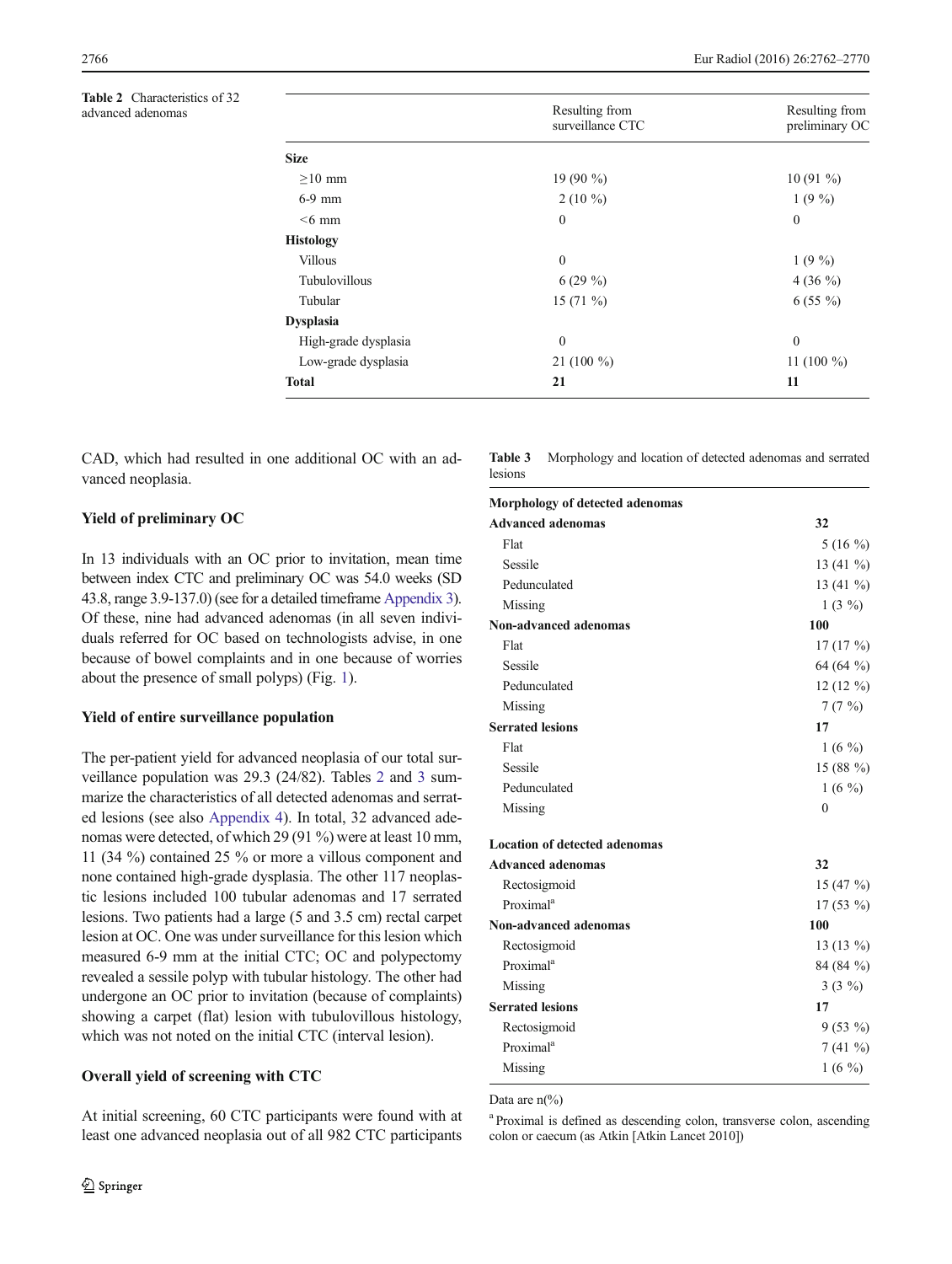|  |  |  |  | Table 4 Most advanced lesion per participant and per invitee for primary and surveillance CT colonography |
|--|--|--|--|-----------------------------------------------------------------------------------------------------------|
|--|--|--|--|-----------------------------------------------------------------------------------------------------------|

|                          | Yield per 100 participants       |                                                             |           | Yield per 100 invitees         |                                                              |         |
|--------------------------|----------------------------------|-------------------------------------------------------------|-----------|--------------------------------|--------------------------------------------------------------|---------|
|                          | COCOS<br>population<br>$(n=982)$ | COCOS population<br>including surveillance<br>$CTC (n=982)$ | $p$ Value | COCOS population<br>$(n=2920)$ | COCOS population<br>including surveillance<br>CTC $(n=2920)$ | p Value |
| Colorectal cancer (n)    | 0.5(5)                           | 0.5(5)                                                      | ns        | 0.2(5)                         | 0.2(5)                                                       | ns      |
| Advanced adenoma (n)     | 5.6(55)                          | 8.0(79)                                                     | < 0.001   | 1.9(55)                        | 2.7(79)                                                      | < 0.001 |
| $>10$ mm                 | 5.4(53)                          | 7.6(75)                                                     | < 0.001   | 1.8(53)                        | 2.6(75)                                                      | < 0.001 |
| Non-advanced adenoma (n) | 1.2(12)                          | 3.2(31)                                                     | < 0.001   | 0.4(12)                        | 1.1(31)                                                      | < 0.001 |
| Serrated adenoma (n)     | 0.2(2)                           | 0.4(4)                                                      | ns        | 0.1(2)                         | 0.1(4)                                                       | ns.     |
| Hyperplastic polyp (n)   | 0.3(3)                           | 0.4(4)                                                      | ns        | 0.1(3)                         | 0.1(4)                                                       | ns      |
| Advanced neoplasia (n)   | 6.1(60)                          | 8.6(84)                                                     | $0.001$   | 2.1(60)                        | 2.9(84)                                                      | < 0.001 |
| $>10$ mm                 | 5.9(58)                          | 8.1(80)                                                     | < 0.001   | 2.0(58)                        | 2.7(80)                                                      | < 0.001 |

Note - Numbers in brackets are the actual number of individuals

Ns=not significant

(Table 4) [\[8](#page-8-0)]. Adding the 24 surveillance participants with at least one advanced neoplasia, the proportion of CTC participants with at least one advanced neoplasia significantly increased to 84 of 982 participants ( $p$ <0.001). The overall yield per 100 CTC participants increased from 6.1 to 8.6 ( $p$  < 0.001) and relative to those invited for CTC screening, we found an increased yield from 2.1 to 2.9 advanced neoplasia per 100 CTC invitees  $(p<0.001)$ .

### Extracolonic findings

Potentially important findings (C-RADS E3 or E4) were found in 4 (7.1 %) of 56 participants. One finding  $(1.8 \%)$ was new with respect to the initial CTC and required no further handling after assessment by the general physician (E4; collapsed osteoporotic vertebrae). One finding (1.8 %) was increased in size at surveillance CTC and required the scheduled appointment at the urologist to be brought forward (E4, growth of multiple angiomyolipomas).

#### Adverse events

No serious adverse events occurred during surveillance CTC or subsequent OC. One individual with an OC and polypectomy of a 20 mm pedunculated sigmoid polyp in a different hospital prior to invitation returned after 11 days with a perforation.

# **Discussion**

The surveillance yield for advanced neoplasia was 29.3 % (24/ 82). No CRC or high-grade dysplasia was detected, suggesting a safe surveillance strategy. Inclusion of the surveillance yield of 82 patients under surveillance for 6-9 mm polyps led to a significant increase in yield of population-based CTC screening for advanced neoplasia, both per 100 CTC participants (from 6.1 to 8.6;  $p<0.001$ ) and per 100 invitees (from 2.1 to 2.9;  $p<0.001$  [\[8](#page-8-0)]. The surveillance participation rate was high (86.2 %) while new important extracolonic findings were rarely detected (1.8 %).

To our knowledge, there has not been a previous study reporting on the yield and participation of surveillance CTC in the setting of an invitation-based CRC screening program. One article has been published describing the findings of a 6- 9 mm surveillance cohort of a non-invitational primary screening population of 303 patients [[18](#page-8-0)]. In that surveillance population of 303 patients with 6-9 mm polyps, 24 advanced neoplasms resided in 23 patients (yield 7.6 % (23/303)) (email correspondence PJ Pickhardt, MD; date: 19 July 2014). A possible explanation for our higher diagnostic yield is that we referred all patients with ≥6 mm polyps for OC and obtained histopathological verification of all lesions. Instead, that study referred only individuals with polyps with  $\geq 1$  mm increase in size thereby excluding stable or decreasing size  $\geq$ 6 mm polyps and leaving a group of individuals (*n*=143) for ongoing CTC surveillance. Also, they did not present data from patients who withdrew prior to surveillance CTC, for our study inclusion of this data resulted in an additional nine patients with advanced adenomas. The participation rate in both studies was comparable (80 % versus 86 %).

The high yield in our CTC surveillance population showed that the earlier reported initial yield of screening with CTC has been underestimated [[8](#page-8-0)]. Whether the nine advanced adenomas resulting from the preliminary OCs were more likely part of the initial COCOS yield or the surveillance yield is debatable perpatient given the variety in time point of the OCs [\(Appendix 3\)](#page-7-0). In addition, by including the seven patients with advanced adenomas which were measured  $\geq 10$  mm by one of the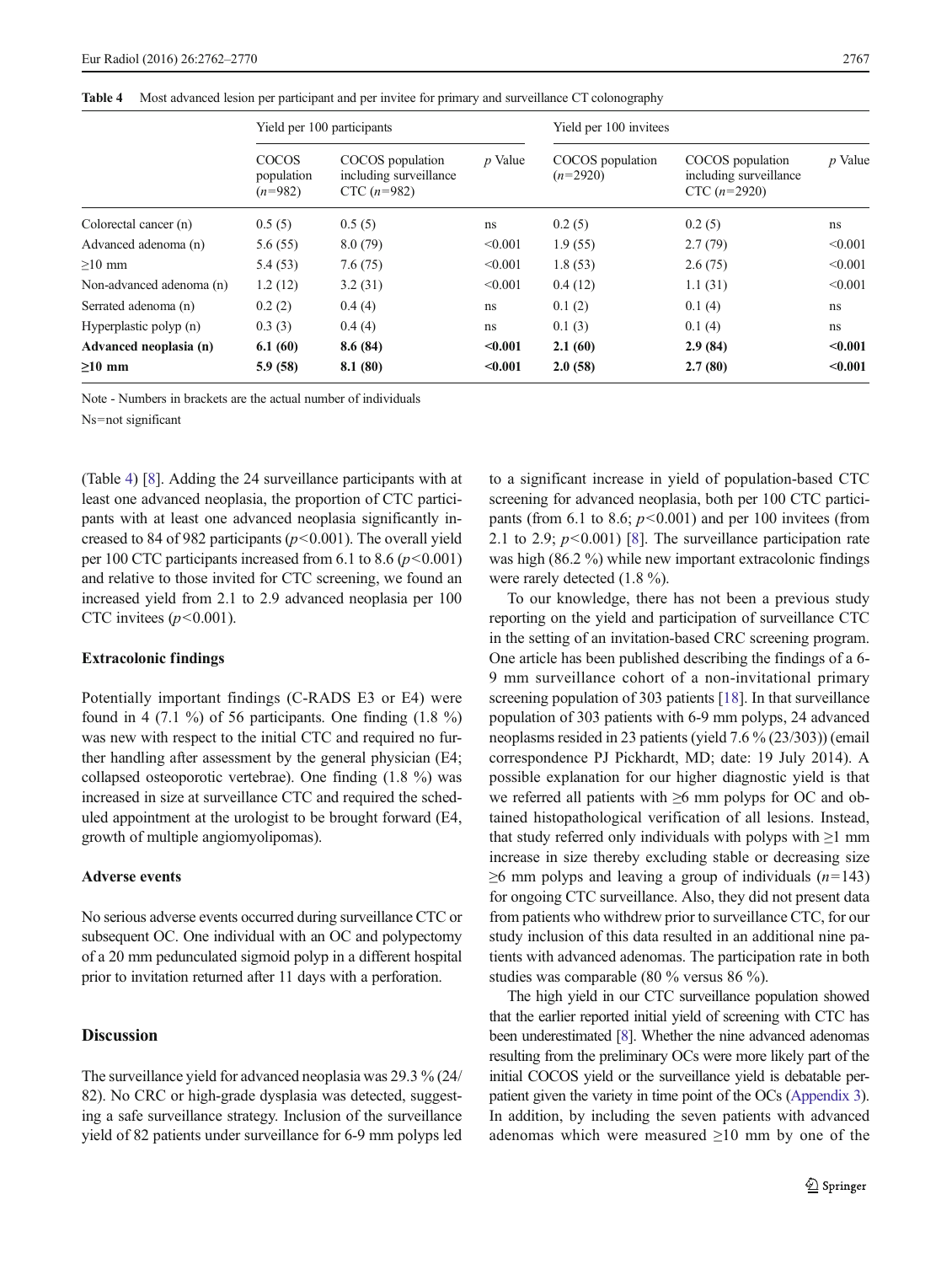technologists in the surveillance yield, one might be compensating for initial misclassification by the radiologist. However, overall yield was not affected by this and is, therefore, probably the most representative outcome of screening for CRC with CTC.

When interpreting this overall yield one should realize that progression in growth and/or transformation from tubular to tubulovillous histology could have taken place during the surveillance interval, probably leading to a larger number of advanced adenomas. A side-by-side comparison with the initial OC yield is therefore not possible. However, in this surveillance population all referrals for OC were for polyps already present at initial screening CTC. We believe this justifies our strategy to add the surveillance results to the initial CTC screening results leading to a significant increase in overall yield per 100 participants and per 100 invitees. As surveillance CTC for 6-9 mm polyps is a viable option in CRC screening, this surveillance yield must be taken into account when deciding on a proper screening strategy.

Debate remains regarding the policy for 6-9 mm polyps. Supportive for referral at  $\geq 6$  mm is the considerable yield of participants with advanced adenomas in our surveillance population (29.3 %). On the other hand, most advanced adenomas were  $\geq$ 10 mm and referral at  $\geq$ 10 mm with continuing CTC surveillance for 6-9 mm polyps would have led to a decreased number of OCs and a substantial increase of PPV for advanced neoplasia (from 45 % to 75 %). Similar to another surveillance CTC study, no interval CRC's were detected and none versus only one advanced adenoma with high-grade dysplasia in their study, suggesting a safe strategy [\[18\]](#page-8-0). A sigmoidoscopy surveillance study for <10 mm polyps also concluded that surveillance for 6-9 mm polyps was safe [[19](#page-8-0)]. In an older population other health issues like life expectance have to be taken into account when advising a certain screening procedure. In our population the four deceased and one severely ill invitee probably had benefit from this non-aggressive followup strategy. However, the true efficacy and safety of surveillance for 6-9 mm polyps awaits a study that incorporates multiple CTC follow-up studies over a longer interval.

Extracolonic findings have been mentioned as a potential advantage as well as a disadvantage of CTC [[4,](#page-8-0) [20\]](#page-8-0). To our knowledge, there is no data on extracolonic findings in surveillance populations after initial CTC screening. As expected, the prevalence of potentially important extracolonic findings that precipitate additional diagnostic follow-up testing in our surveillance population is lower than in a primary CTC screening population (1.8 % versus 4.4 % – 11 %), as the course of time and/or previous additional investigations have proven some findings to be benign or treatment has taken place [\[7](#page-8-0), [8,](#page-8-0) [21](#page-8-0)–[23\]](#page-8-0).

Our study has some limitations. The trial from which this surveillance population originated was powered for comparing the participation rate of CTC versus OC screening and not for evaluating CTC surveillance [[10](#page-8-0)]. However, for determining the overall yield of CTC in screening (including surveillance) the study population is sizeable (2920 invitees and 982 participants). Further, the present surveillance population was already large enough to demonstrate a significant increase in yield of CTC screening. We found a relatively low PPV (45 %) when only considering advanced neoplasia at OC as a true positive result, especially in comparison to the initial trial (PPV 71 %). This is due to our different cut-off value for which participants were referred for OC (now  $\geq 6$  mm instead of ≥10 mm). This different cut-off value was used to learn more about small polyps' histology in surveillance. The PPV for ≥6 mm polyps was very good (97 %), corresponding to a large study investigating PPV for CTC detected polyps [\[24](#page-8-0)]. Twenty participants had no  $\geq$ 6 mm polyps at surveillance CTC, which could be explained by polyp regression [\[18\]](#page-8-0), a false-positive initial CT or a false-negative surveillance CT. No OCs were performed in participants with a negative CTC, nor did we take the observations of other readers into account. This was done for consistency purposes, as to make overall yield calculations with the original COCOS trial possible. Furthermore, determining accuracy was not the purpose of this study. We did not classify serrated lesions as advanced adenomas because of previous defined histopathology criteria in the initial trial [\[8\]](#page-8-0). However, growing evidence shows the malignant potential and the importance of these lesions [[25,](#page-8-0) [26\]](#page-8-0). Including  $\geq$ 10 mm serrated lesions as advanced adenomas would have increased the diagnostic yield to 31 % (25/ 82) [[27\]](#page-8-0).

The substantial yield in the CTC surveillance population resulted in a significantly higher diagnostic yield of primary CTC screening than previously has been reported [[8\]](#page-8-0). We were able to provide further insights into diagnostic yield, participation, and new important extracolonic findings in surveillance CTC, all of which should be taken into account when deciding on a proper management strategy for patients with 6-9 mm polyps detected at primary CRC screening.

Acknowledgments The scientific guarantor of this publication is J. Stoker, MD, PhD. One author (J Stoker) of this manuscript declares relationships with the following companies: Robarts.

This study has received funding by The Dutch Cancer Society (KWF Kanker Bestrijding 2012-5698).

One of the authors has significant statistical expertise. Institutional Review Board approval was obtained. Written informed consent was obtained from all subjects (patients) in this study.

This study was a follow-up study of the COCOS-trial (COlonoscopy or COlonography for Screening), a population-based CRC screening RCT performed in the Netherlands (published in Lancet Oncology 2012;13:55-64).

Methodology: prospective, cross sectional study, multicenter study.

We thank research nurses Isha Verkaik and Laurens Groenendijk for their professional research support. In addition, we would like to thank the four technologists: Cindy C.M. Beerse-Lute, Dominique Bekebrede-Kauffman, Roel J. Jansen, and Martin Poulus.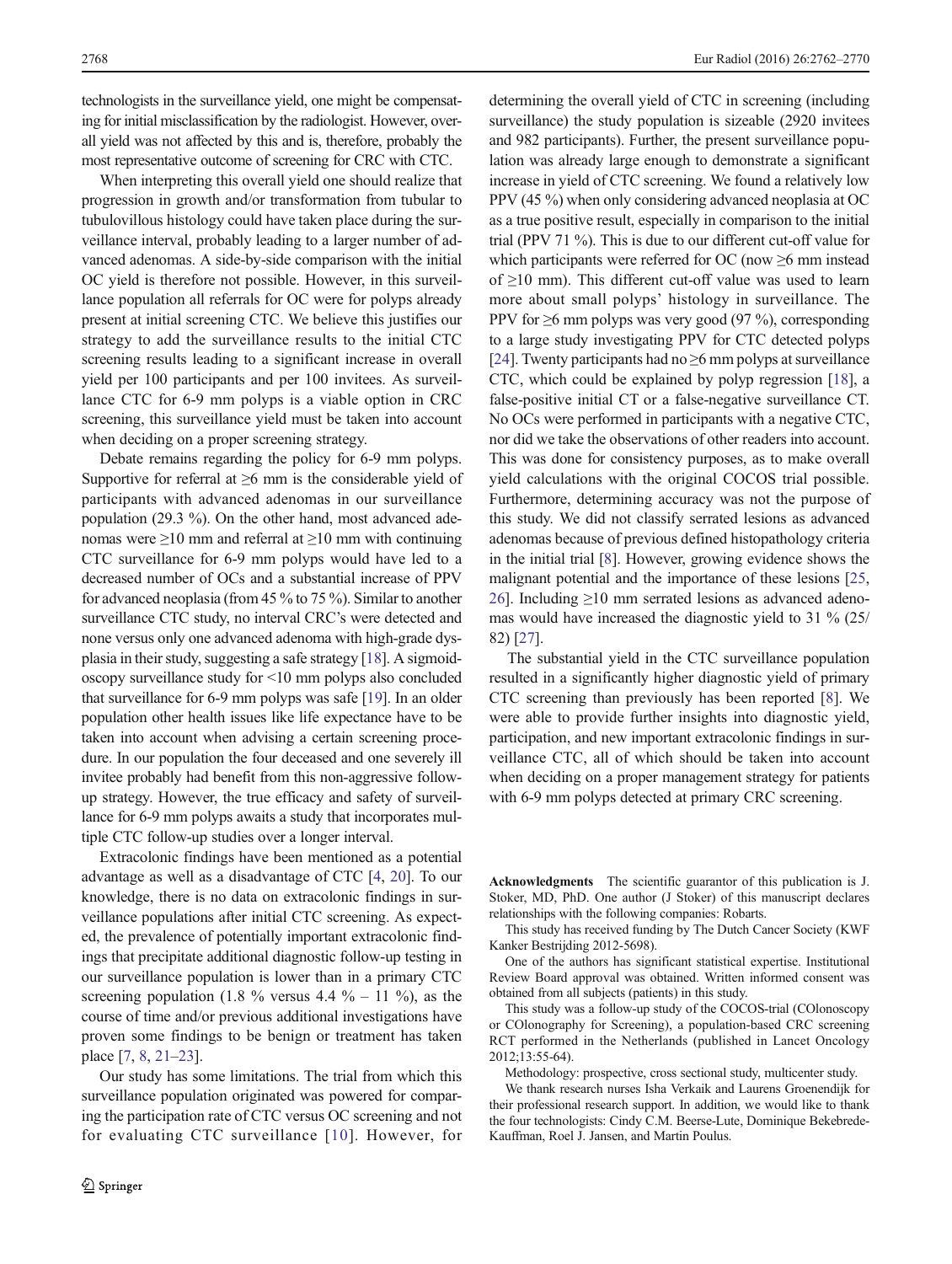analgesics (fentanyl, Fentanyl-Janssen; Janssen Pharmaceuticals, Beerse, Belgium) were given intravenously at the discretion of the participant and the endoscopist. Hyoscine butylbromide was given intravenously at the start of withdrawal of the endoscope to reduce colonic motility if needed. During the withdrawal of the endoscope, starting from the caecum, segmental unblinding was performed by a research nurse or research fellow (CTN, TNB, IV). Of all detected lesions, morphology, location, macroscopic aspect and size (measured with open forceps) were noted. If possible, all detected lesions

were removed during the same procedure.

<span id="page-7-0"></span>Detailed explanation of OC procedure. OCs were performed by experienced endoscopists (gastroenterologist, gastroenterology resident or a trained gastroenterologist nurse) according to the standard quality indicators defined by the Society of Gastointestinal Endoscopy [[14](#page-8-0)]. For bowel preparation, 2 L of polyethylene electrolyte glycol solution (Moviprep, Norgine bv, Amsterdam, the Netherlands) was used together with 2 L of transparent fluid, and a low-fibre diet for 2 days. Conscious sedation (midazolam, Dormicum; Roche, Basel, Switzerland) and

# Appendix 2

Fig. 2 Evolution of 6–9 mm polyps in surveillance patients on CTC reflected by the most advanced lesion per patient. <sup>a</sup>retrospective evaluation of the surveillance CTC by two of four experienced observers



## Appendix 3

Fig. 3 Timeframe of nine patients with an advanced adenoma at preliminary OC prior to the invitation for surveillance CTC